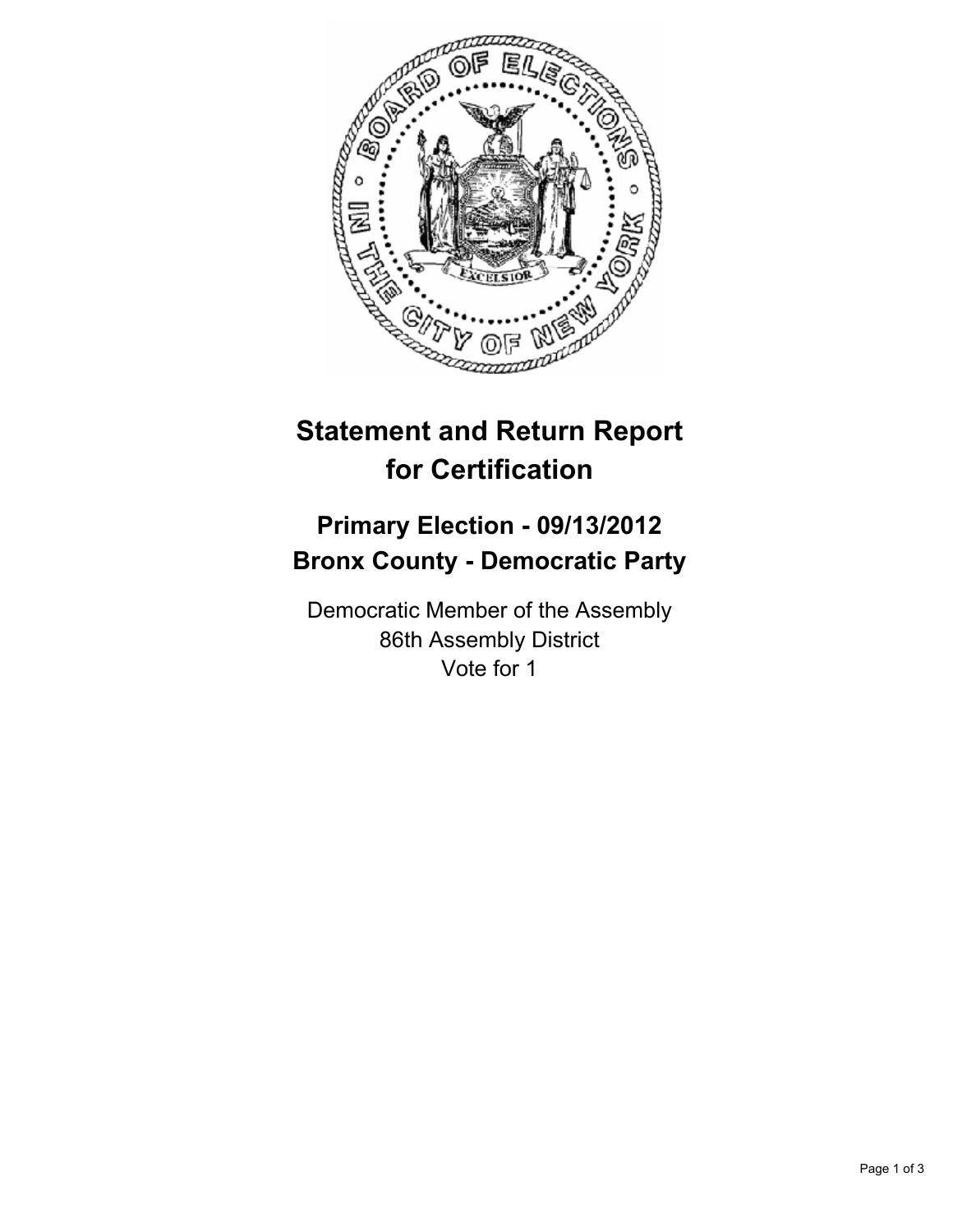

### **Assembly District 86**

| <b>PUBLIC COUNTER</b>                                    | 3,140       |
|----------------------------------------------------------|-------------|
| <b>EMERGENCY</b>                                         | 0           |
| ABSENTEE/MILITARY                                        | 65          |
| FEDERAL                                                  | 0           |
| SPECIAL PRESIDENTIAL                                     | $\mathbf 0$ |
| <b>AFFIDAVIT</b>                                         | 125         |
| <b>Total Ballots</b>                                     | 3,330       |
| Less - Inapplicable Federal/Special Presidential Ballots | 0           |
| <b>Total Applicable Ballots</b>                          | 3,330       |
| <b>NELSON L. CASTRO</b>                                  | 2,556       |
| RICHARD SOTO                                             | 467         |
| MAXIMO RIVERA (WRITE-IN)                                 |             |
| UNATTRIBUTABLE WRITE-IN (WRITE-IN)                       | 4           |
| VANESSA L. GIBSON (WRITE-IN)                             | 1           |
| <b>Total Votes</b>                                       | 3,029       |
| Unrecorded                                               | 301         |